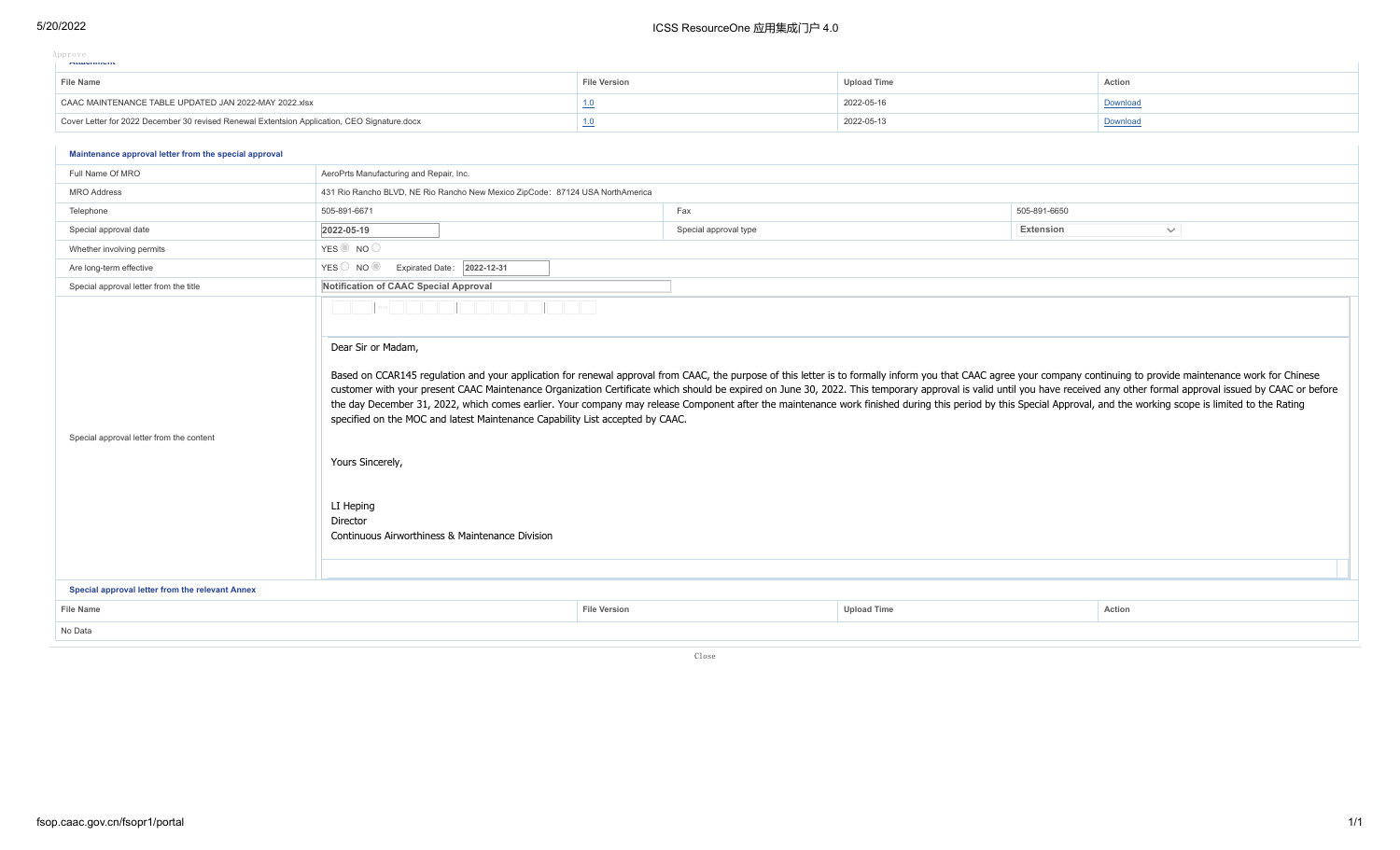### मंग E 容 局 **CIVIL AVIATIO ION OF CHINA**

## **MAINTENANCE ORGAN FICATE ZATION CER**

编号/No. F00100607

单位名称

Name of the organization AeroParts Manufacturing and Repair, Inc. 单位地址 Location of business 431 Rio Rancho BLVD, NE Rio Rancho New Mexico 87124 USA

经审查,该单位符合中国民用航空规章-145部的要求,可以从事如下类别的维修工作: Upon finding that the organization complies with the requirements of China Civil Aviation Regulation - Part 145, the above organization is adequate to accomplish maintenance of the following ratings:

**Rio Rancho** 

1. Component

2. Specialized Service

本许可证除被放弃,暂停或吊销,在下述期限内将一直有效。 This certificate, unless cancelled, suspended, or revoked, shall continue in effect until.

2020-06-30

局长授权 **For the Minister of CAAC** 签字 **Signature HU** Zhenjiang

初次颁发日期 Date issued

2014-07-28

职务

**Position** 

**Director General of FSD** 

再次颁发日期 Date reissued

2018-10-16